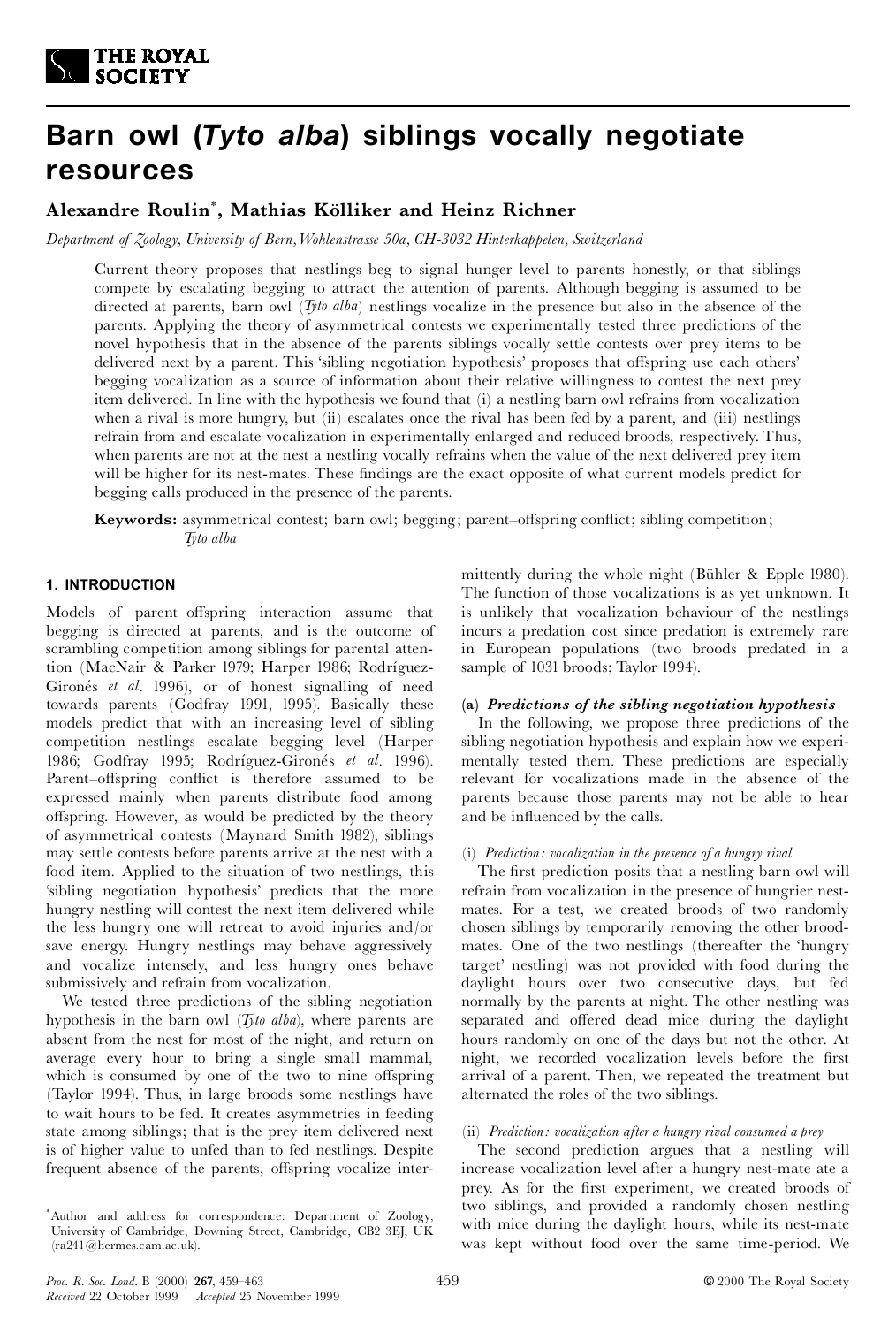then recorded the vocalization of both nestlings at night, before arrival of a parent with the first prey item, and after the parent's departure and the consumption of the prey by the hungry nest-mate.

#### (iii) *Prediction: vocalization and number of competitors*

The third prediction proposes that nestlings will escalate vocalization in reduced broods but refrain in enlarged ones. These expectations are based on the assumption that a nestling will less often win an asymmetrical contest over a prey item in larger broods (Lotem 1998). For a test, we manipulated brood size for 3 h to alter the number of competitors but not their condition. At night, we recorded the vocalization behaviour of all nestlings before a parent delivered a first prey item.

#### (iv) *Alternative hypothesis*

Although the three predictions can support the sibling negotiation hypothesis, they may support the alternative hypothesis that parents adjust feeding rate to the amount of calls produced in a nest (e.g. Lotem 1998; Davies *et al*. 1998). For instance, in experimentally reduced broods the remaining nestlings may increase calling rate to compensate for the calls that the removed siblings usually assumed. This non-mutually exclusive hypothesis predicts that parents adjust feeding rate to the begging behaviour of the entire brood, and thus reduce provisioning rate when the amount of calls produced in the nest-box declines. For a test, we either food satiated or did not provide food items to all nestlings, and recorded parental feeding rates.

#### **2. METHODS**

# **(a)** *Predictions: vocalization in the presence of a hungry rival and vocalization after a hungry rival consumed a prey*

In western Switzerland, between July and September 1997, we carried out the second experiment in 15 broods, and the first experiment in 12 broods (subsample of the previous 15 broods). The nestlings were 28-44 days old (young fledge at 55 days of age; A. Roulin, unpublished data) and no longer brooded by their mother, and their parents were not in the nest during the daylight hours. In each brood we randomly chose two siblings that differed in age by an average of seven days (range:  $2-15$ days). This mean age difference was not chosen for any particular reason. To impose an asymmetry in food value between the two siblings, we manipulated their hunger state. From 09.00 to 21.30 they were kept separately in a box with either three dead mice (food-satiated nestling) or without prey (hungry nestling). As in natural conditions, where parents store surplus prey items in the nest-box during the night, and nestlings consume some of them during the daylight hours (A. Roulin, unpublished data), the food-supplemented nestlings consumed on average 1.7 mice (34 g). A one-month-old nestling consumes on average 4.2 prey items per 24 h (Taylor 1994) and thus our manipulation should have strongly affected the hunger level of the provided nestlings.

From 21.30 to 23.30, we temporarily removed their siblings from the nest-box and placed back the two experimental siblings in their original nest. During the 2 h we recorded the vocalization activity of the two experimental siblings with an infraredsensitive video camera and a microphone. Calls could unam biguously be assigned to one of the two siblings, since they were ringed on different legs and most calls were sequentially

produced and accompanied by opening of the beak. At night, 15 min before a parent brought the first prey item, we counted the number of calls produced during the first 14 min. In the second experiment, after the departure of the parent (range of time in the nest-box:  $3-70$  s) and after the hungry nestling ate the prey (mean time between arrival of the parent and the consumption of the prey = 7 min, range:  $1-18$  min), we counted the number of calls produced during the subsequent 14 min. For each of these two periods, five calls were randomly selected per individual and digitized at 22.05 kHz and 8 bits using the soft ware Canary (Charif *et al*. 1995). From the acoustic waveform of these calls, we measured the contained energy flux density  $(\text{Im}^{-2})$ , and multiplied the mean energy flux density of the five calls by the number of calls produced by the nestling during the 14 min. This value was then divided by 14 and  $(log + 1)$  transformed for normality before statistical analyses. This last value is referred to as the `vocalization index'. Given that paired comparisons within broods and individual nestlings were performed, no amplitude calibration among nest-boxes was required (Charif *et al*. 1995).

In the first experiment 12 two-chick broods were considered, and since every nestling was tested the sample size was 24. In the second experiment 15 two-chick broods were used and only one nestling per nest tested. Sample size was therefore 15. One can note that in nine out of the 15 two-chick broods the tested nestling was older than its nest-mate.

## **(b)** *Prediction: vocalization and number of competitors*

The third experiment was carried out between May and July 1998. Seven pairs of nests of 29-day-old nestlings (range: 24^35 days) were randomly selected. The natural size of these broods ranged from three to eight nestlings. During the daylight hours parents were naturally absent from the nest. At 20.00 we reduced or enlarged brood size by half by transferring between one and four randomly chosen nestlings between two nests. For instance, after transferring two from a brood of four nestlings, the reduced has two nestlings and the enlarged six. A brood of eight nestlings was enlarged only by one nestling to stay within the natural range of brood sizes recorded in the study area from 1987 to 1998 (A. Roulin, unpublished data). In control-I broods we handled nestlings at 20.00 in a way similar to that in reduced broods but without altering brood size. The size of control-II broods remained unchanged, but at 20.00 between one and four nestlings were exchanged between the two nests (the exact number corresponds to the number of nestlings used to enlarge the brood).We exchanged nestlings other than those transferred from a reduced to an enlarged brood. This cross-fostering was done to control for potential effects on nestling vocalization behaviour of mixing nestlings of two origins and of transferring nestlings between nests, as was the case in the enlarged broods. At 23.00 all nestlings were placed back in their original nest. All 14 broods underwent each treatment, and the order of the manipulations was alternated. From the video, starting 15 min before a parent brought a first prey item, we counted the number of calls produced by all nestlings during the first 14 min. We divided this number by the manipulated brood size to calculate calls per nestling per minute before statistical analyses.

#### **(c)** *Alternative hypothesis*

The experiment was conducted between June and August 1997. We selected 26 broods containing 36-day-old nestlings (range:  $18-49$  days). At  $09.00$  we put in the nest-box twice as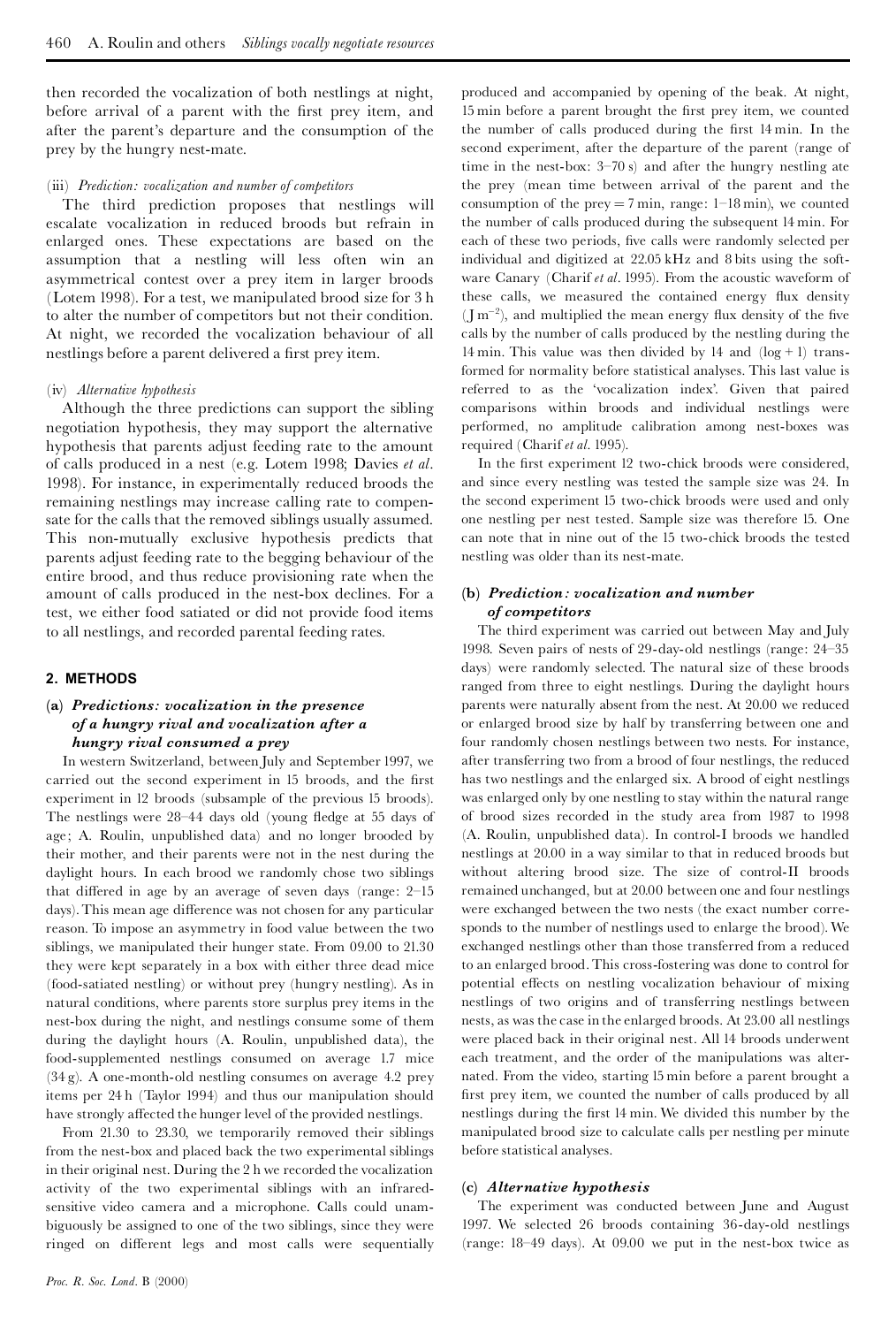many dead laboratory mice as the number of nestlings (treatment 'food satiated'). Each nestling ate on average 1.1 mice during the daylight hours, and the remaining mice were left in the nest-box. The next day we removed prey items left in the nest-box at 09.00 (treatment `hungry'). We alternated the order of the two manipulations.

From 21.30 to 05.30 we recorded, with an infrared-sensitive camera fixed in the nest-box 24 h beforehand, the number of prey items brought to the nest by both parents. With a microphone we recorded the vocalization behaviour of the nestlings during the same time-period. In the absence of the parents the total number of calls produced during 30s by all nestlings was counted every 15 min. We then calculated the mean number of calls per minute produced during the whole night. We recorded parental feedings and vocalization behaviour of the nestlings in the same way as explained above (see  $\S 2(a)$ ). Thus, for every nest we could compare parental provisioning rate in relation to vocalization behaviour of the offspring when they were food satiated or hungry.

#### **(d)** *Statistics*

Throughout, statistics are two-tailed and the significance level is 0.05. All *t*-tests are paired. Means are followed by  $\pm$  s.e. Statistical analyses were performed with the SYSTAT statistical package (Wilkinson 1989).

## **3. RESULTS**

#### **(a)** *Test of the prediction: vocalization in the presence of a hungry rival*

Nestlings vocalized more when hungry than when food satiated (mean vocalization index:  $2.7 \pm 0.2$  versus 1.1  $\pm 0.3$ ;  $t_{23} = 6.2$ ,  $p < 0.001$ ). When one of the two siblings was food satiated, the nestling that vocalized most intensely ate the prey delivered by a parent in 23 out of 24 cases (binomial test,  $p<0.001$ ), and in ten out of 12 cases ( $p=0.038$ ) when they were both kept without food during the daylight hours. In five out of these 12 cases the older nestling begged more intensely and ate the first item delivered by parents. This suggests that the age difference between two nestmates had a weak influence on which nestling begged more intensely and got the first item of the night.

In the absence of the parents, stronger vocalization by one of the two nestlings therefore predicted that it will be fed first. A nestling may also potentially use the nestmates' vocalization behaviour to assess whether it has a dominant or subdominant role in the contest over the next prey item delivered, and consequently vocally escalate or retreat. In support of the first prediction, the hungry target nestling vocalized more during the night when its nest-mate was food satiated than during the night when it was hungry  $(t_{23} = 3.01, p = 0.006;$  figure 1), thus escalated in vocalization level when the value of the next prey item declined for its nest-mate.

#### **(b)** *Test of the prediction: vocalization after a hungry rival consumed a prey*

The hungry nestling vocalized significantly more than its food-satiated nest-mate  $(3.3 \pm 0.3$  versus  $1.7 \pm 0.4$ ;  $t_{14} = 7.8$ ,  $p < 0.001$ ), and decreased vocalization level by half after it ate the first prey item  $(t_{14} = -4.6, p < 0.001)$ . In line with the second prediction, we found that the experimentally food-satiated nestling now increased vocalization



Figure 1. Vocalization index of a hungry target nestling at night before the ¢rst arrival of a parent. The vocalization level produced by the hungry target nestling (bird without prey on the left) on two subsequent nights when its nest-mate was either hungry or food satiated (bird without prey versus bird with prey on the top).



Figure 2. Vocalization index of a food-satiated target nestling (bird with prey on the left) at night before the first arrival of a parent with a prey, and after its hungry nest-mate ate this prey (bird without prey versus bird with prey on the top).

level significantly (repeated measures ANCOVA,  $F_{1,13} = 6.3$ ,  $p = 0.026$ , controlling for the time-lapse between the two recordings,  $F_{1,13} = 1.0$ ,  $p = 0.34$ ; figure 2).

#### **(c)** *Test of the prediction : vocalization and number of competitors*

As expected the number of calls per nestling was higher when brood size was reduced compared with the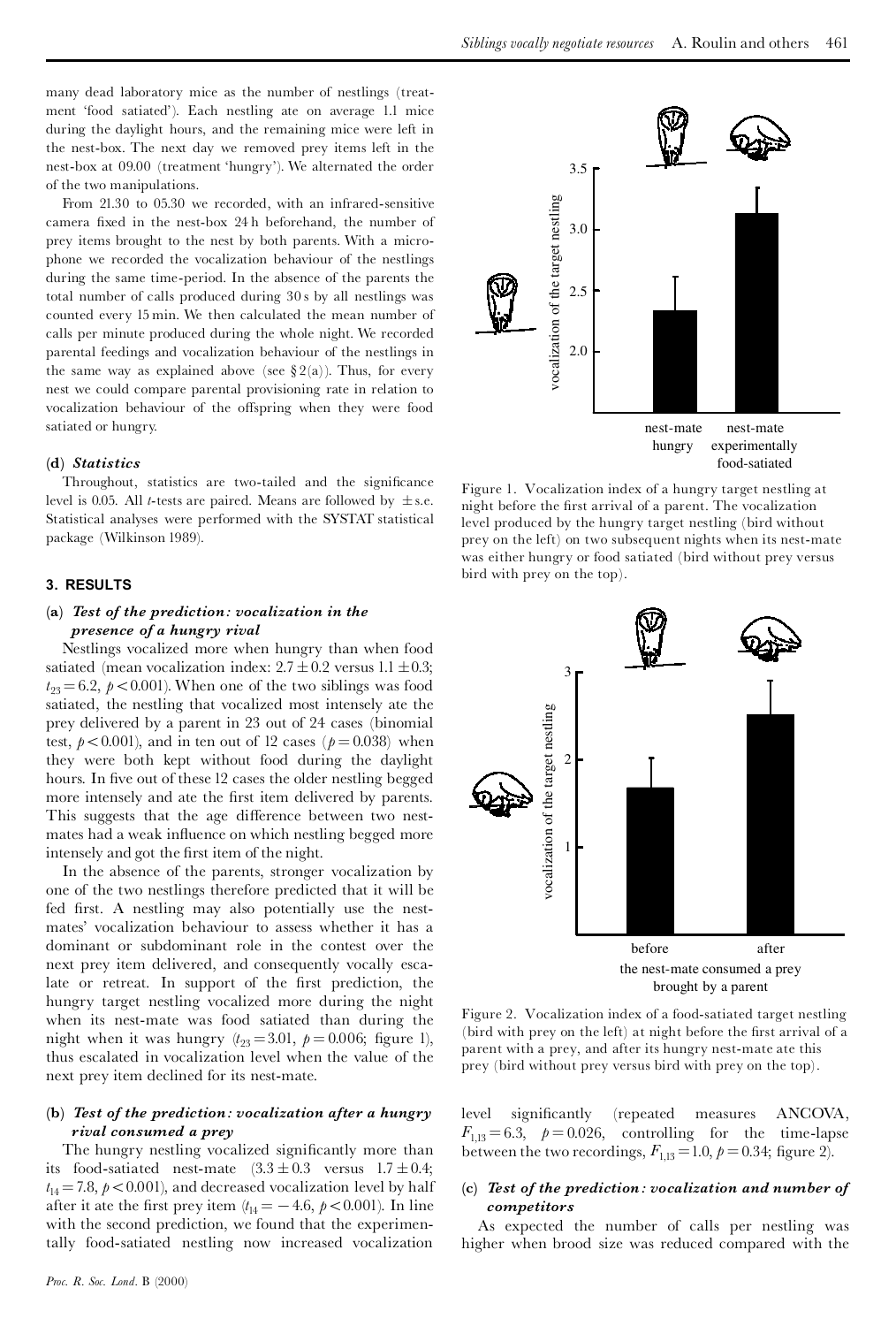

Figure 3. Mean number of calls per nestling per minute  $(± s.e.)$  when brood size remained unchanged (control-I) versus when it was reduced, and when some nestlings were cross-fostered without altering the size of the brood (control-II) versus when brood size was enlarged.

situation where brood size remained unchanged ( $t_{13} = 3.01$ ,  $p = 0.01$ ; figure 3). In addition, the number of calls per nestling was lower when brood size was enlarged, compared with the situation where some nestlings were cross-fostered but brood size remained unchanged  $(t_{13} = -3.85, p = 0.002;$  figure 3). This agrees with the third prediction that the effort a nestling allocates to vocalization in the absence of the parents declines with increasing number of competitors.

#### **(d)** *Test of the alternative hypothesis*

Although the number of calls per minute produced by the entire brood was about double when nestlings were hungry compared with food satiated (14.7 ± 1.5 versus 8.2 ± 1.2; *t*<sub>25</sub> = 6.61, *p* < 0.001), parents did not significantly reduce feeding rate in food-saturated broods compared with unfed broods  $(10.7 \pm 1.1 \text{ versus } 8.7 \pm 1.1 \text{ prey items})$ per night;  $t_{25} = -1.45$ ,  $p = 0.16$ ). These results are in the same vein as those showing that parents fed at similar intensities both experimentally enlarged and reduced broods (Roulin *et al*. 1999). Although we cannot conclude that parents do not adjust feeding rate to the begging behaviour of their offspring, our experiment suggests that when a nestling reduces calling rate after a meal, its nestmates may not need to increase calling rate to ensure parental care.

# **4. DISCUSSION**

Results of the first two experiments showed that a nestling refrained from vocalization in the absence of the parents when the value of the prey item next delivered would be higher for its nest-mate. The third experiment showed that nestlings refrained from vocalization when brood size (and thus sibling competition) was larger and escalated when it was smaller. Similar experiments in passerines provided different results for begging vocaliza-

tions produced in the presence of the parents. When parents arrived at the nest, passerine nestlings begged more intensely or did not adjust begging level in the presence of more hungry nest-mates (Smith & Montgomerie 1991; Cotton *et al.* 1996; Price *et al.* 1996; Leonard & Horn 1998). Thus, passerines fitted predictions of the honest signalling and scramble competition hypotheses (MacNair & Parker 1979; Harper 1986; Rodríguez-Gironés et al. 1996; Godfray 1991, 1995) whereas barn owls vocalizing in the absence of the parents fitted predictions of the sibling negotiation hypothesis. The applicability of our findings to other species will best be discussed once empiricists have considered species other than passerines or begging calls produced at the post fledging period when dependent young vocalize both during and between parental visits (e.g. Frumkin 1994).

When the value of the prey item next delivered was higher for its nest-mate, a nestling barn owl could have refrained from vocalization for at least two reasons.

First, because a less hungry nestling could be at risk of physical aggression from nest-mates, it refrained from vocalization to signal to nest-mates that it would not contest the next prey item. This possibility was proposed by Forbes (1991) to explain the submissive behaviour of junior nestlings in the osprey (*Pandion haliaetus*). In the barn owl, aggressive interactions among siblings occur only during periods of decreased food availability (A. Roulin, unpublished data). Since we did not deprive nestlings of food, overt sibling competition was not expected to arise. This first explanation may therefore not hold.

Second, in the presence of a hungrier nest-mate a nestling has little chance of getting the next delivered prey item, and thus it may refrain from vocalization to save energy (Leech & Leonard 1996). In one night each nestling barn owl produces on average 1750 calls when parents are not at the nest (A. Roulin, unpublished data), and each call is between 0.3 and 0.9 swith an intensity of 6^10 kHz (BÏhler & Epple 1980). Calling behaviour may therefore entail energetic costs, and nestlings would probably optimize calling rate to the expected benefit; that is, nestlings should vocalize intensely only when the chance of getting a prey item becomes non-negligible. Experiments were conducted when nestlings were older than one month, an age at which brood reduction rarely occurs (Taylor 1994). Consequently, if a nestling did not get the first prey item delivered by a parent, it was quite predictable that it would get the next one. Therefore, refraining from vocalization to save energy should have no dramatic effect on the probability of being fed later.

In conclusion, we propose that in the absence of the parents, nestling barn owls negotiate via begging vocalization which one will have priority access to the next delivered prey item. The nestling that values the next delivered item more highly may beg vigorously, and its nest-mates assess this signal before deciding whether to enter in or retreat from sibling competition. This commu nication system may allow nestlings to determine when they have a chance of getting a prey item, and thus when they should vocally and behaviourally compete. It now remains to discover how such a signalling system is evolutionarily stable, how cheating (i.e. to not vocalize but compete for prey items) cannot invade populations, and the applicability of our findings to other species.